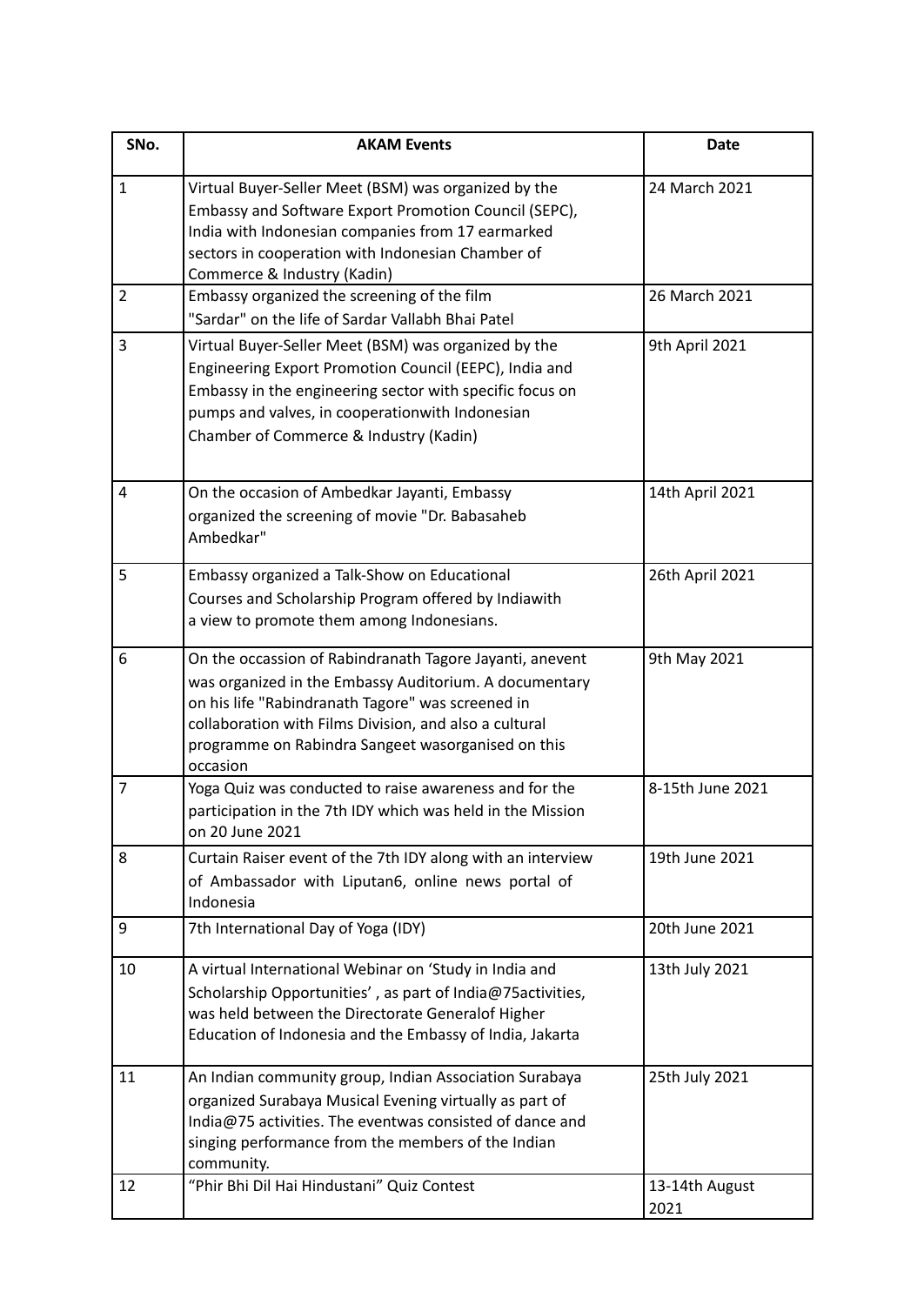| 13 | Rakhi Making Workshop                                                                                                                                                                    | 14th August 2021       |
|----|------------------------------------------------------------------------------------------------------------------------------------------------------------------------------------------|------------------------|
| 14 | Celebration of 75th Independence Day of India                                                                                                                                            | 15th August 2021       |
| 15 | Webinar on the theme "India-Indonesia: Looking Beyond 70<br>Years of Diplomatic and Commercial Partnership with Special<br>Focus on Engineering Sector".                                 | 25th August 2021       |
| 16 | <b>Hindi Divas Celebration</b>                                                                                                                                                           | 14th September<br>2021 |
| 17 | ITEC & ICCR Alumni Day                                                                                                                                                                   | 15th September<br>2021 |
| 18 | Mile Sur-An Indian Classical Concert by Shri Anil Srinivasan and<br>Shri Sikkil Gurucharan to witness the power of unity of our<br>languages-Tamil, Hindi, Telgu, Sanskrit and Malayalam | 19th September<br>2021 |
| 19 | Gandhi Jayanti                                                                                                                                                                           | 2nd October 2021       |
| 20 | Bharat ki Jhalkiyan-Showcasing various regional attires                                                                                                                                  | 24th October<br>2021   |
| 21 | Chitre Haar- Drawing Competition                                                                                                                                                         | 30th October<br>2021   |
| 22 | Anekta Mein Ekta-Food Festival & Diwali Mela                                                                                                                                             | 31st October 2021      |
| 23 | 6th Ayurveda Day                                                                                                                                                                         | 2nd November<br>2021   |
| 24 | Quiz contest for the diaspora children                                                                                                                                                   | 14th November<br>2021  |
| 25 | Constitution Day Celebrations [Reading of excerpts from the<br>Constitution of India by Indian diaspora and school students]                                                             | 26th November<br>2021  |
| 26 | India Club organized an AKAM event where two<br>simultaneous shows of the Movie 83 screened to relive<br>the greatest moment in Indian cricket history                                   | 24th December<br>2021  |
| 27 | Celebration of Pravasi Baharatiya Divas (PBD)                                                                                                                                            | 9th January 2022       |
| 28 | Celebration of Vishwa Hindi Divas                                                                                                                                                        | 10th January 2022      |
| 29 | Virtual celebration of National Youth Day on the birth<br>anniversary of Swami Vivekananda                                                                                               | 12th January 2022      |
| 30 | Makar Sankranti celebration with Indian schools                                                                                                                                          | 14th January 2022      |